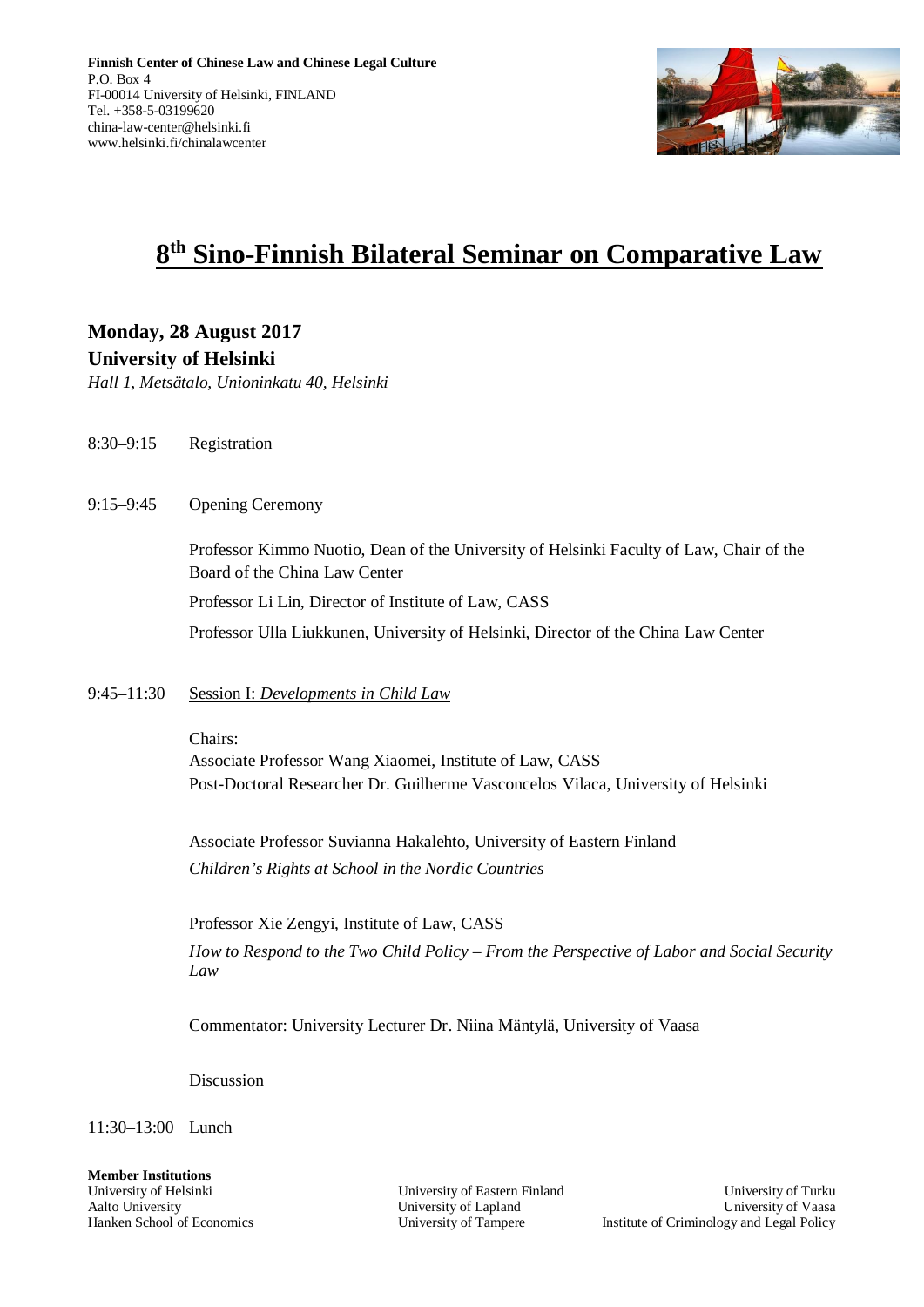

#### 13:00–14:30 Session II: *Recent Developments in Transport Law*

Chairs: Professor Xie Zengyi, Institute of Law, CASS Professor Pia Letto-Vanamo, University of Helsinki

Professor Ellen Eftestöl-Wilhelmsson, University of Helsinki *A Sustainable Transport Industry – the Role of Environmental Information*

Associate Professor Li Zhong, Institute of Law, CASS *Recent Developments in Transport Law in China*

Commentator: Professor Lena Sisula-Tulokas, University of Helsinki

Discussion

14:30–15:00 Tea and coffee

#### 15:00–16:30 Session III: *Public Procurement*

Chairs: Professor Li Honglei, Institute of Law, CASS Professor Juha Raitio, University of Helsinki

University Lecturer Dr Kristian Siikavirta, University of Vaasa *European and Finnish Public Procurement System and Experience*

Associate Professor Wang Xiaomei, Institute of Law, CASS *Empirical Study on Transparency in Public Procurement in China: Institution, Current Situation and Prospects*

Commentator: Post-Doctoral Researcher Dr. Zhang Yihong, University of Helsinki

Discussion

16:30 Closing of the first day

**Member Institutions**

University of Helsinki University of Eastern Finland University of Turku Aalto University Chaptersity University of Lapland University of Vaasa Hanken School of Economics University of Tampere Institute of Criminology and Legal Policy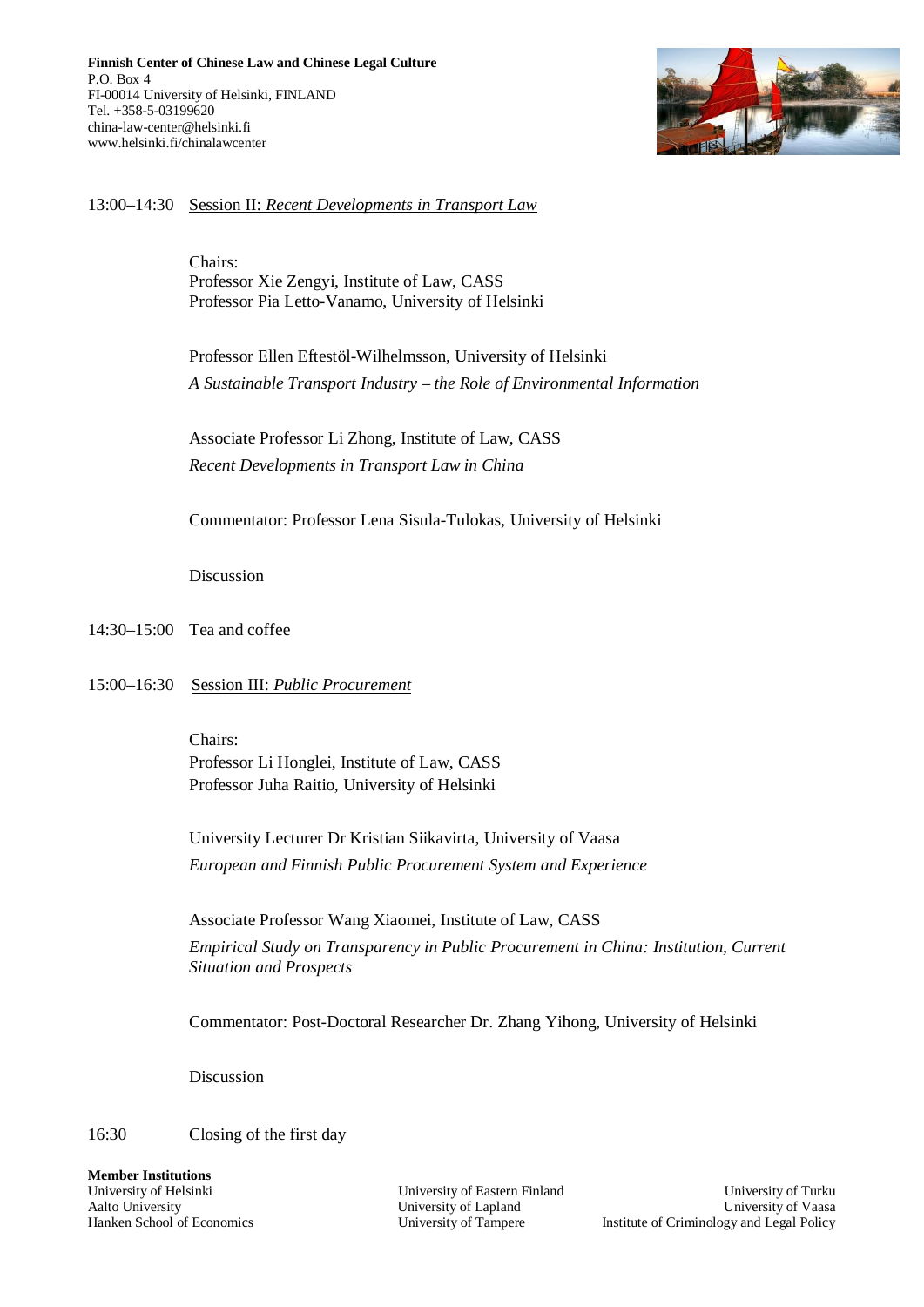

## **Tuesday, 29 August 2017 University of Tampere**

*Arvo Hall F025 ("Yellow Hall"), Arvo Ylpön Katu 34, Tampere*

- 9:30–10:00 Registration
- 10:00–10:15 Opening of the second day

Professor Li Lin, Director of Institute of Law, CASS Professor Antti Lönnqvist, Dean of the Faculty of Management, University of Tampere

10:15–11:30 Session IV: *Developments of Environmental Law*

Chairs: Associate Professor Jin Shanming, Institute of Law, CASS University Lecturer Dr. Matti Urpilainen, University of Tampere

Professor Antti Belinskij, University of Eastern Finland *International Water Conventions and Finnish-Russian Cooperation*

Professor Li Honglei, Institute of Law, CASS *Judicial Review of Environmental Impact Assessment Decision-making in China*

Commentator: Senior Researcher Dr. Yulia Yamineva, University of Eastern Finland

Discussion

- 11:30–12:45 Lunch
- 12:45–14:30 Session V: *Environmental Rights in the Constitution*

Chairs: Professor Ida Koivisto, University of Tampere Associate Professor Li Zhong, Institute of Law, CASS